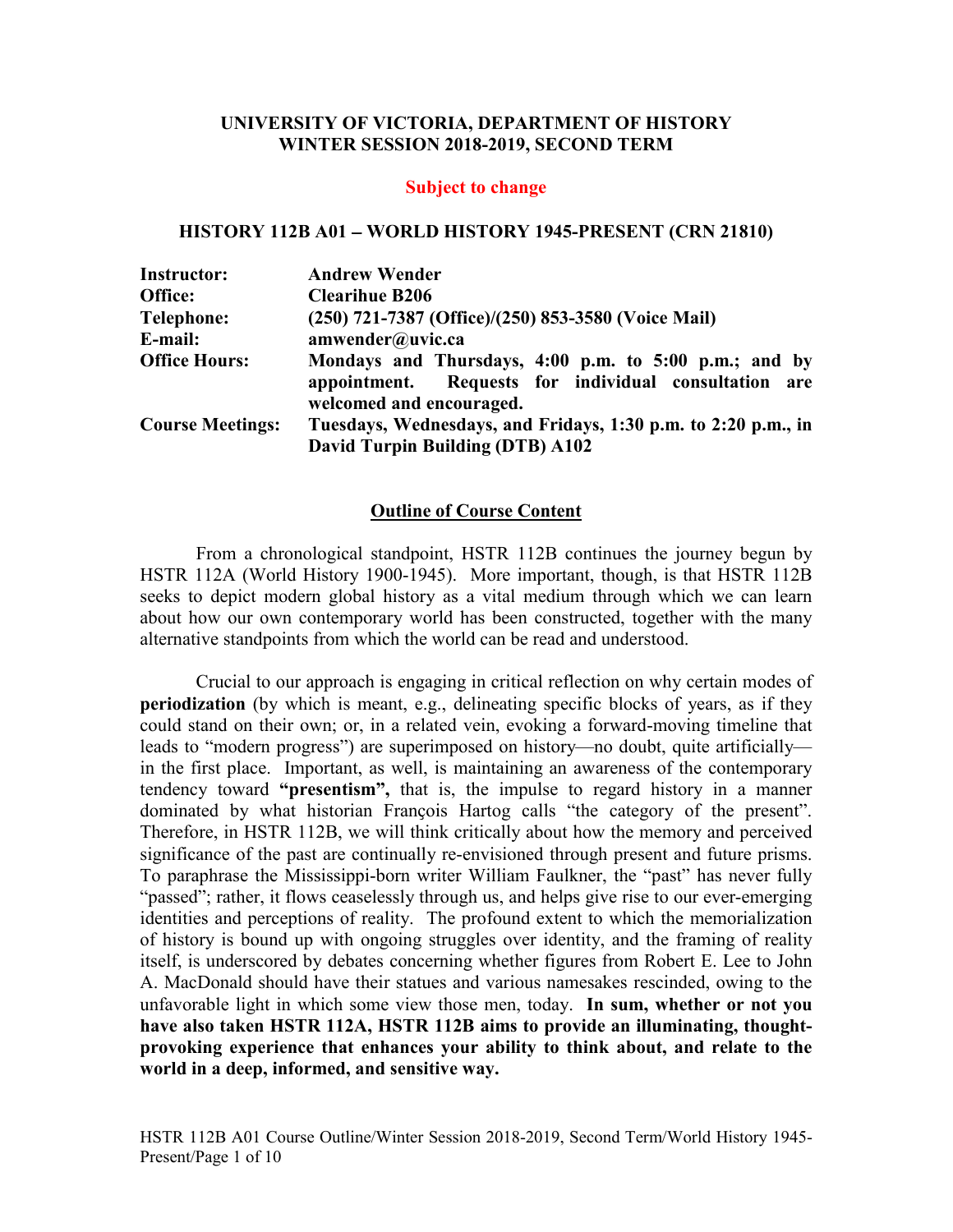While we will make regular reference to, and maintain keen awareness of history preceding 1945, we will begin, nonetheless, with this chronological marker that the humanist Ian Buruma has termed "Year Zero"—a year during which the far-flung, cataclysmic devastation of World War II gave way to a radical reordering of global power arrangements, and countless new manifestations of human striving and identity. Thus, at the course's outset, we will reflect on the immense human costs of World War II, from the ruins of Europe to those of Asia, as well as the 1945 birth of a pillar in the postwar international order like the United Nations. Thereafter, as we move through the postwar epoch, we will often be guided by the worldwide interplay between two distinct themes that are pivotal for us in HSTR 112B: **the Cold War,** a contest for global supremacy between the United States and Soviet Union; and **decolonization,** a process whereby the emergence of, or revolutionary change within myriad nation-states in areas that had been under the domination of newly-deceased, or disintegrating empires, simultaneously saw those countries swept up (or try to avoid being swept up) into the Cold War.

Once we see the USSR, itself, having dissolved by the early 1990s—a process accompanied by a further proliferation of new countries and conflicts—there will, of course, remain much for us to consider, as we carry matters up through the current, unfolding historical era of shifting global rivalries, and fluid, unpredictable upheavals and transformations. For instance: we will want to think about the (now-waning, or even defunct, some would say, while others might disagree) phenomenon of US hyper-power, amidst the political-economic and cultural forces of late twentieth-century and early twenty-first century global capitalism, and as this power is carried forth by bordercrossing strategic modalities from drones, to electronic surveillance, to economic sanctions. (Our reading of Alfred McCoy's 2017 book, *In the Shadows of the American Century: The Rise and Decline of US Global Power,* will be especially revealing in these respects). For that matter, we will be studying, throughout HSTR 112B, the modern history of states posing present-day challenges both to the US, and to international bodies (e.g., NATO) within which US and "Western" power is focal, such as China, Russia, India, and Iran. Moreover, acknowledging today's urgent debates concerning whether or not we live in a world where the nation-state form, and democratic life, are experiencing some sort of fundamental "crisis", we will also be positioned to consider the historical significance of contemporary affairs like the following: the acutely troubled project of European integration, exemplified by Brexit and its tenuous future; civil wars and humanitarian catastrophes in Syria and Yemen that (having been initially sparked from among the interlinked, post-2010 Arab uprisings) are bound up with religious and ethnic communities, and state as well as non-state combatants—most infamously, ISIS—in Iraq, Turkey, Lebanon, and elsewhere; and the evermore widespread emergence of populist leaders like US President Donald Trump.

In HSTR 112B, we will engage with various dimensions of history (for example, social, cultural, political, religious, ideological, economic, and so forth). Moreover, we will pay especially close attention to the ideas and beliefs that have driven the dynamics of modern world history, and that have influenced the ways in which this history has been interpreted and debated. In all events, a key goal of ours in HSTR 112B will be to not

HSTR 112B A01 Course Outline/Winter Session 2018-2019, Second Term/World History 1945- Present/Page 2 of 10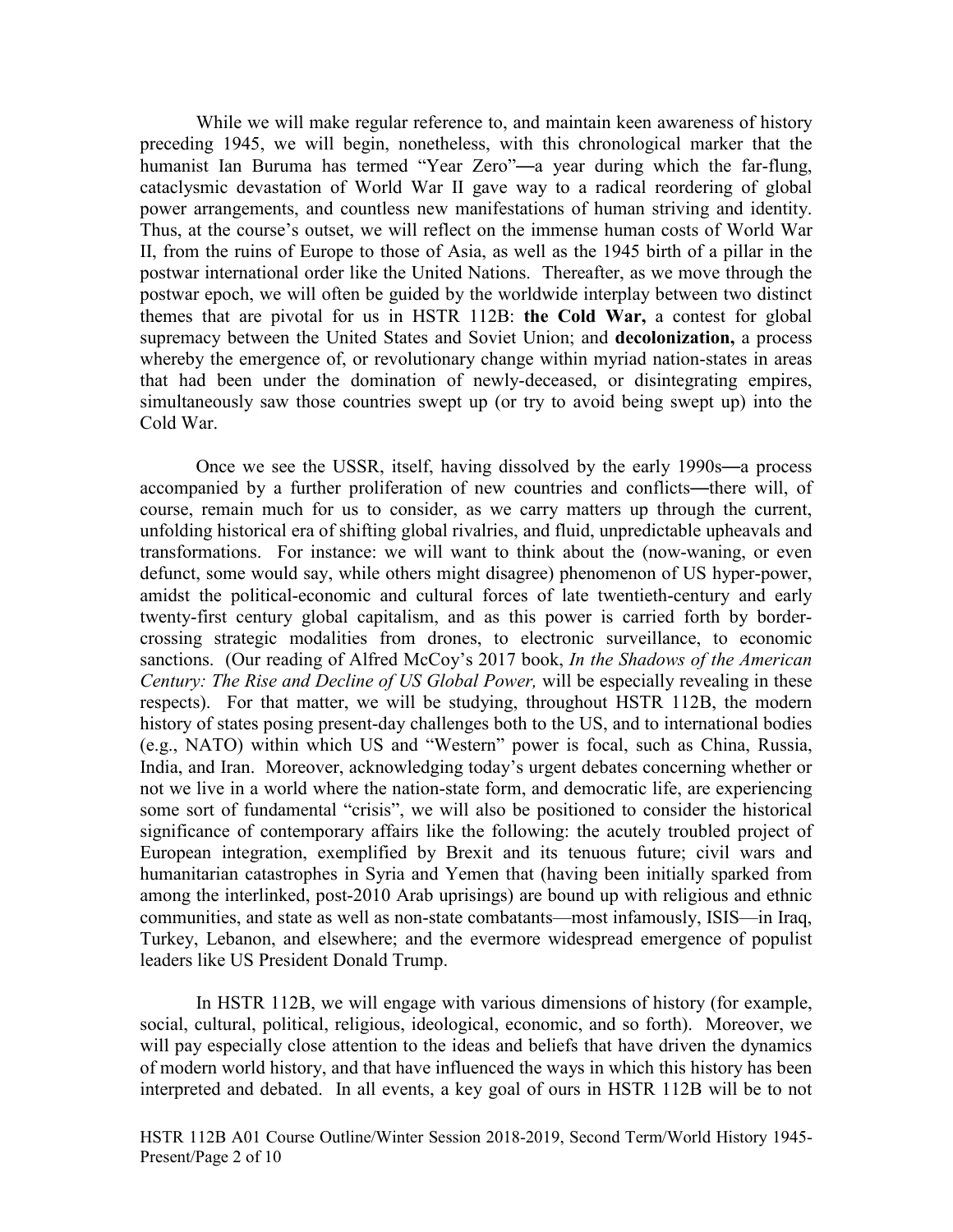continually ask simply, "what happened?" Rather, from an **analytic** as differentiated from a **descriptive** perspective, we want to know, **"what is the historical importance of what happened?,"** and, with this, **"how do differing historiographies (i.e., approaches to the recounting, or narration of history) depict what happened, together with its significance?"**

HSTR 112B will utilize three basic forms of presentation—lecture, group discussion, and a couple of movies—to foster a classroom environment that is intended to be stimulating, challenging, and enjoyable (even exciting!). During the times at which I am lecturing, you are welcome to punctuate, as appropriate, by offering pointed questions or reflections. Please be sure to attend class diligently, as the combined lectures and discussions will establish the framework for your understanding of the curriculum; and you will be held responsible, in the evaluative components of the course (details on this matter follow below), for knowing the content of what we have been talking about in class.

## **Course Texts**

The following **three** texts are required, and are available for purchase at the UVic Bookstore: Frantz Fanon, *The Wretched of the Earth,* Richard Philcox, trans. (New York: Grove Press, 2004 [original text from 1961]); Alfred McCoy, *In the Shadows of the American Century: The Rise and Decline of US Global Power* (Chicago: Haymarket Books, 2017); and David Runciman, *The Confidence Trap: A History of Democracy in Crisis from World War I to the Present,* with a new afterword by the author, Revised Edition (Princeton, NJ and Oxford, UK: Princeton Univ. Press, 2018).

Occasional supplementary readings may be added electronically via CourseSpaces, or the Library catalogue.

Also, please take note of two additional items:

• The History Department's Style Guide is an invaluable aid for the writing that you will be doing in HSTR 112B (and, quite likely, for the writing in other History courses, and those across many further disciplines, that you may take throughout your academic career). It is available through the Department's website at: https://www.uvic.ca/humanities/history/assets/docs/Dept%20Style%20Guide.pdf#DEPT %20STYLE%20GUIDE.

It is strongly recommended that you avail yourself of the Guide.

**•** Because we are concerned in HSTR 112B, in significant part, with exploring how the world has become as it is today, please consider your regular, thoughtful engagement with news accounts of what is happening in the world around us as comprising an important further text. This will also help us to achieve another important goal of ours in HSTR 112B, namely, enhancing our abilities at critically analyzing various types of historical accounts.

HSTR 112B A01 Course Outline/Winter Session 2018-2019, Second Term/World History 1945- Present/Page 3 of 10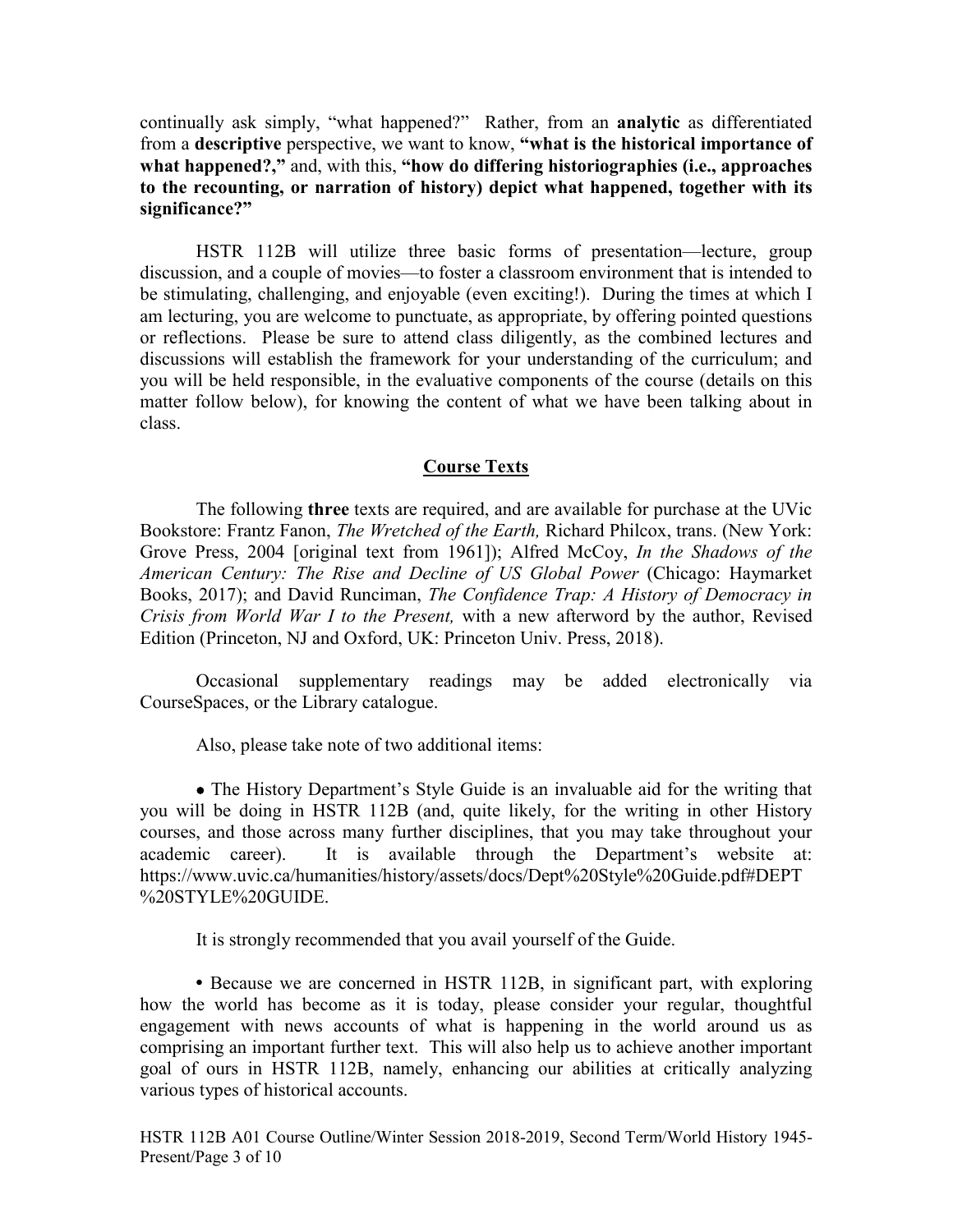# **Methods of Evaluation**

Your performance in HSTR 112B will be evaluated and weighted in the following fashion:

• A midterm exam, to be held in class on **Friday, February 15:** 20% of your final grade.

• A brief response paper (approximately 1000 words/4 double-spaced, numbered, twelve-point type pages, in addition to title page, and bibliography or list of works consulted) on *The Wretched of the Earth,* due in class (i.e., at our seminar discussion that day) on **Friday, March 8**: 15% of final grade.

• Research essay (approximately 2000-2500 words/8-10 double-spaced, numbered, twelve-point type pages, in addition to title page, and bibliography or list of works consulted), elaborating on a post-1945 historical issue brought up in McCoy's and/or Runciman's book, due in class on **Tuesday, April 2**: 30% of final grade.

**Please note a dimension to this assignment that is due prior to April 2: by Tuesday, March 26 (earlier is permissible and encouraged, particularly if you would like feedback), you must turn in a paragraph in which you summarize the issue that you would like to pursue, and what you have learned about it so far from McCoy's and/or Runciman's book. While this paragraph will not be graded, failure to turn it in by March 26 will result in a 10% deduction to your research essay grade.**

• Final exam, **to be held during the April exam period**: 30% of final grade.

• Participation in class discussions: 5% of final grade.

**A few words on the methods of evaluation:**

# **In General:**

• **Failure to complete all assignments will result in a grade of "N" for the course.**

• **No written assignments will be accepted by an electronic means of submission (for example, e-mail attachment, or fax). Therefore, the only acceptable means of submission for these assignments is in hard copy, please.**

• **Please make sure to staple your written assignments.**

• **No assignments will be accepted without penalty after the stated due dates for each assignment. The only exceptions will be for documented medical (physical**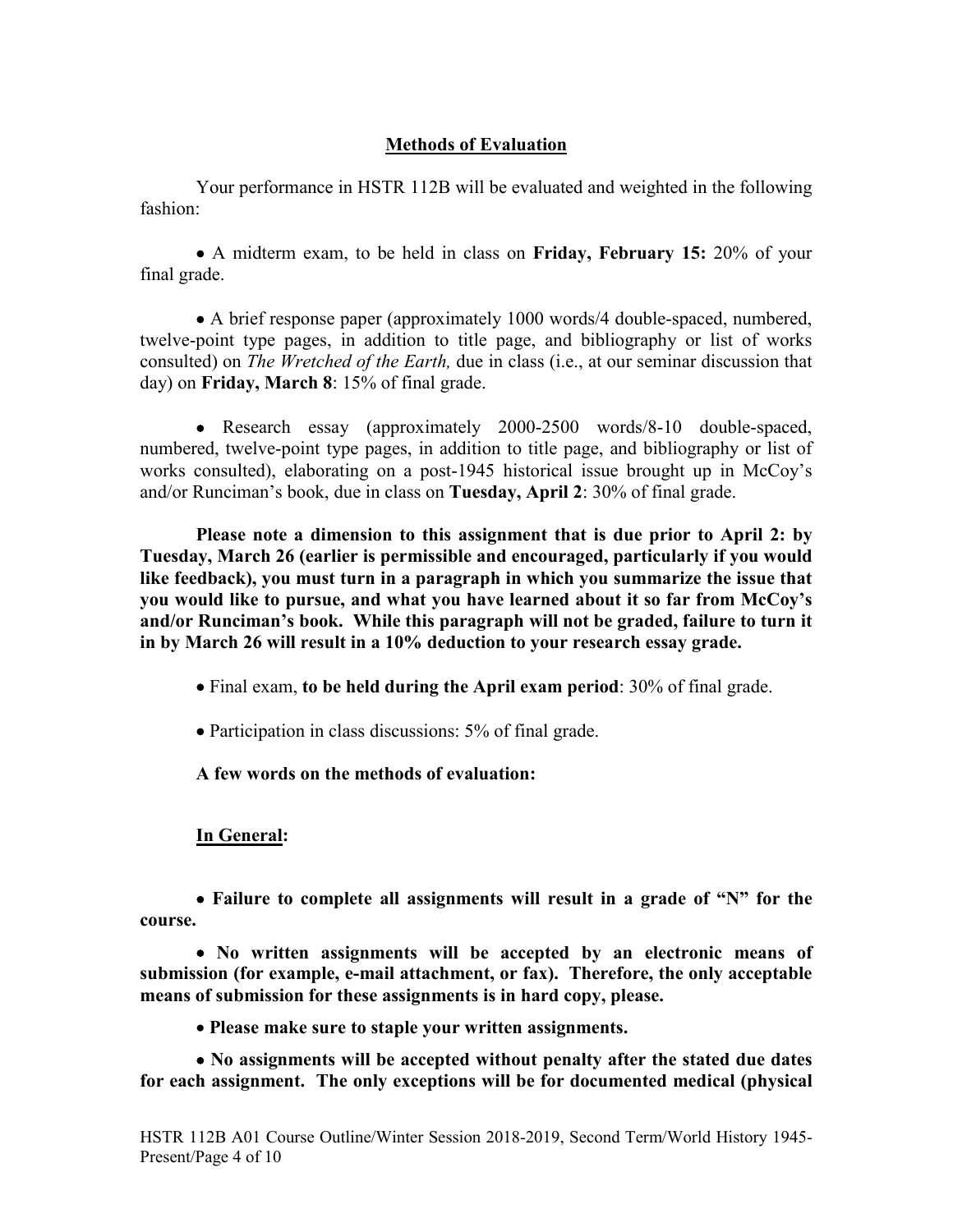**or psychological) reasons or family emergencies. Late assignments will be penalized at the rate of 5% per day.** 

**• Further details will be discussed about the assignments as we get deeper into the term.**

## **UVic Undergraduate Percentage Grading System:**

**We will employ the UVic Percentage Grading Scale, which is as follows:**

| <b>Passing</b><br><b>Grades</b> | Grade<br><b>Point</b><br>Value | Percentage                           | <b>Description</b>                                                                                                                                                                                                                               |
|---------------------------------|--------------------------------|--------------------------------------|--------------------------------------------------------------------------------------------------------------------------------------------------------------------------------------------------------------------------------------------------|
| $A+$<br>Α<br>$A -$              | 9<br>8<br>7                    | $90 - 100$<br>$85 - 89$<br>$80 - 84$ | Exceptional, outstanding and excellent performance. Normally<br>achieved by a minority of students. These grades indicate a student<br>who is self-initiating, exceeds expectation and has an insightful<br>grasp of the subject matter.         |
| $B+$<br>B<br>$B -$              | 6<br>5<br>4                    | $77 - 79$<br>$73 - 76$<br>$70 - 72$  | Very good, good and solid performance. Normally achieved by the<br>largest number of students. These grades indicate a good grasp of<br>the subject matter or excellent grasp in one area balanced with<br>satisfactory grasp in the other area. |
| $C+$<br>C                       | 3<br>$\overline{2}$            | $65 - 69$<br>$60 - 64$               | Satisfactory, or minimally satisfactory. These grades indicate a<br>satisfactory performance and knowledge of the subject matter.                                                                                                                |
| D                               | $\mathbf{1}$                   | $50 - 59$                            | <b>Marginal</b> Performance. A student receiving this grade<br>demonstrated a superficial grasp of the subject matter.                                                                                                                           |
| <b>Failing</b><br><b>Grades</b> | Grade<br><b>Point</b><br>Value | Percentage                           | <b>Description</b>                                                                                                                                                                                                                               |
| F                               | 0                              | $0 - 49$                             | Unsatisfactory performance. Wrote final examination and<br>completed course requirements; no supplemental.                                                                                                                                       |
| N                               | 0                              | $0 - 49$                             | Did not write examination or complete course requirements by the<br>end of term or session; no supplemental.                                                                                                                                     |

1. The percentage grading scale applies to all Faculties at the University of Victoria.

2. The percentage grades should be associated with a letter grading schema.

3. A percentage grade for an N grade should be assigned in the following manner:

 **N grade percentage range 0-49**: In cases where a student who has not completed the exam or has not completed the course requirements but has submitted course requirements that total more than 49% of the total grade for a course, an instructor will assign a percentage grade of 49%.

HSTR 112B A01 Course Outline/Winter Session 2018-2019, Second Term/World History 1945- Present/Page 5 of 10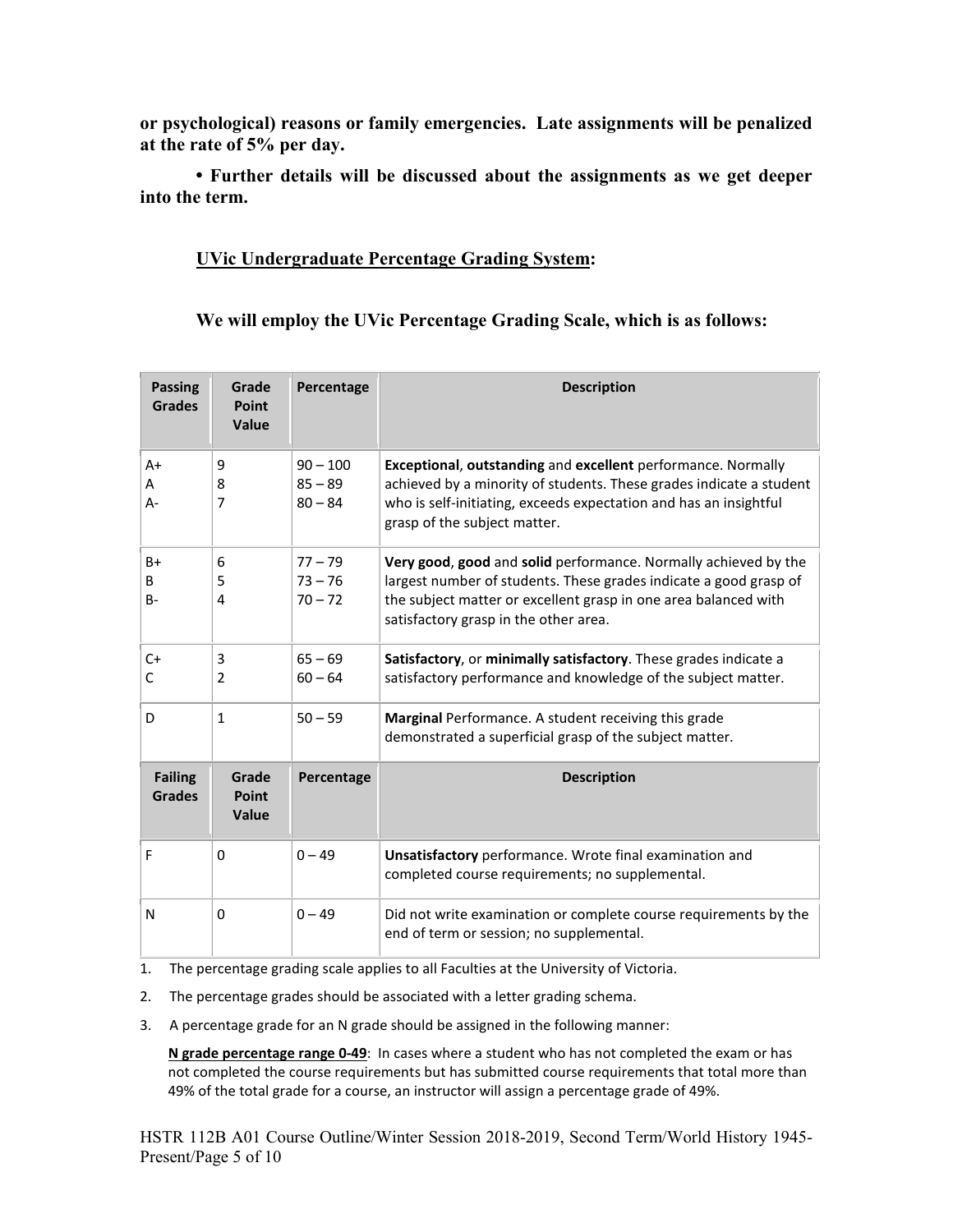### **Comments About Specific Assignments:**

**Midterm Exam:** The midterm exam comprises short answer, as well as brief to medium-length essay questions; it will draw on course sessions, and accompanying readings and resources, from up through February 13 (i.e., Topic 5).

**Response Paper:** In terms of the text itself, as well as the manifold historical impacts that the book and its ideas have had, Fanon's 1961 work *The Wretched of the Earth* is one of the most consequential primary documents available to us on the experiences both of being colonized, and struggling for liberation from colonialism. In this paper, please develop a thesis-driven argument in which you critically assess (rather than merely summarize), and respond to Fanon's claims. Do you find his views valid and/or compelling? What do they tell us about the historical times and places surrounding the text, and do they seem to have a defensible applicability outside of those times and places? As you compose your paper, please be sure to take into account the significance of what we will come to discuss as the "W" questions of primary source analysis—e.g., who is the author?; when and where was the text written?; to whom is it being addressed?; why was the book written?; what does it assert?

Please be ready to present to your colleagues, in an informal, sit-down way during the class/seminar session of Friday, March 8, the gist of what you have written.

**Your paper will be evaluated on the basis of your independent, documented (i.e., properly cited) engagement with the book itself; please do not base your analysis on reviews of, or broader academic writing about the book.**

**In all of your writing for HSTR 112B, please strive for clear and incisive writing that is grammatically and syntactically sound, and that has correct spelling. Structural aspects will count significantly in the grading of all writing in the course (less so for the exams). Moreover, all written assignments must properly cite, in the humanities-appropriate format set forth in the History Department's Style Guide, or the** *Chicago Manual of Style,* **every source upon which you rely for quotations, or specific factual material.**

**Research Essay:** Please identify a post-1945 historical issue brought up in McCoy's and/or Runciman's book that you would like to pursue. Recall that, as stated on p. 4 of this course outline, you will have turned no later than March 26 a paragraph summarizing the issue, and what you have learned about it so far from McCoy's and/or Runciman's book. Papers should develop an analytic thesis, as opposed to being merely descriptive, and should integrate no fewer than **eight** scholarly sources other than McCoy and/or Runciman (beyond this, it is permissible to cite the latter two books), as well as at least **one** primary source. It is permissible to utilize some of the sources that McCoy and/or Runciman cite.

**Exams:** Second term examinations begin on April 8, 2019 and end on April 27, 2019. Instructors do not control the exam schedule. The undergraduate calendar states

HSTR 112B A01 Course Outline/Winter Session 2018-2019, Second Term/World History 1945- Present/Page 6 of 10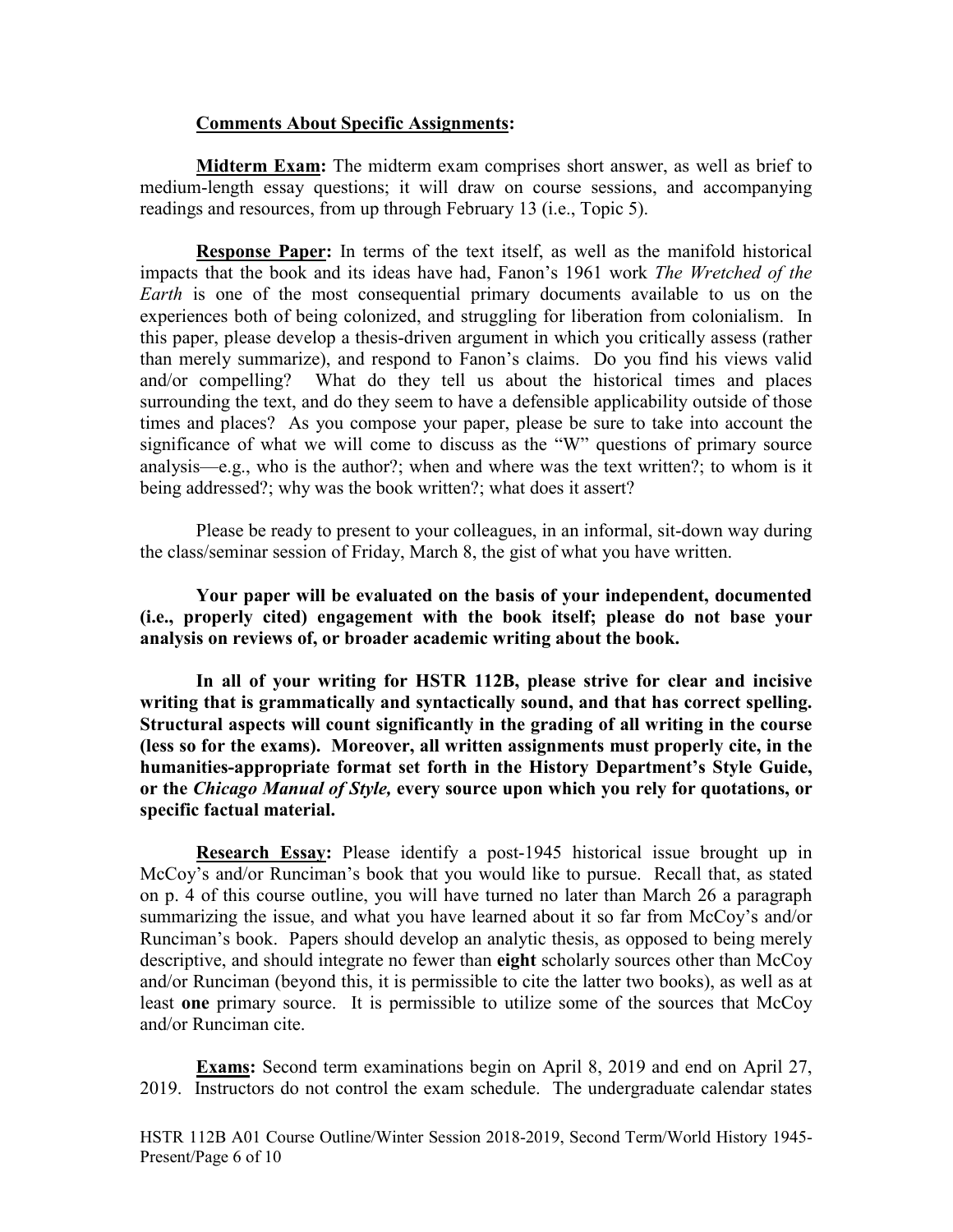(p. 47): "Students should wait until the final examination timetable is posted before making travel or work plans."

**Participation in Class Discussions:** Contributions to class discussion will be judged primarily on the basis of their insightfulness and critical attention to the course curriculum, rather than their frequency. Therefore, please do not monopolize discussion time. Key criteria that will be employed in evaluating contributions to discussion are the extent to which they help to advance other students' understanding of the material being studied; and whether the contributions are not only intellectually fruitful, but congenial, and committed to a spirit of open, friendly, and respectful inquiry. Accounted for in your participation grade will be your discussion of your *Wretched of the Earth* response paper during the March 8 class/seminar session. Regular, engaged attendance of class will also count for a portion of the discussion element of your grade.

**Course Experience Survey (CES):** Toward the end of the term, as in all other courses at UVic, you will have the opportunity to complete a confidential course experience survey (CES) regarding your learning experience (CES) in HSTR 112B. The survey is vital in providing feedback to us regarding the course and our teaching, as well as to help the Department of History provide an optimal program for students in the future. When it is time for you to complete the survey, you will receive an e-mail inviting you to do so. If you do not receive an e-mail invitation, you can go directly to [http://ces.uvic.ca.](http://ces.uvic.ca/) You will need to use your UVic NetLink ID to access the survey, which can be done on your laptop, tablet, or mobile device. I will remind you nearer the time, but please be thinking about this important activity, especially the following three questions, during the course:

- 1. What strengths did your **instructor** demonstrate that helped you learn in this course?
- 2. Please provide specific suggestions as to how the **instructor** could have helped you learn more effectively.
- 3. Please provide specific suggestions as to how this **course** could be improved.

# **List of Topics and Associated Readings, Resources, and Activities**

# **(Subject to Adjustment)**

• **Please note: all listed dates corresponding to topics and readings are tentative. So that we can maintain flexibility throughout the term with respect to setting the dates on which specific topics are treated, it is essential that you maintain regular attendance, so that you are aware of our schedule, as it unfolds.** 

**• Please be sure to read** *The Confidence Trap,* **pp. 1-75 (i.e., the chapters on Alexis De Tocqueville, and 1918), at your earliest convenience; it offers very helpful historical background for understanding the post-1945 world.**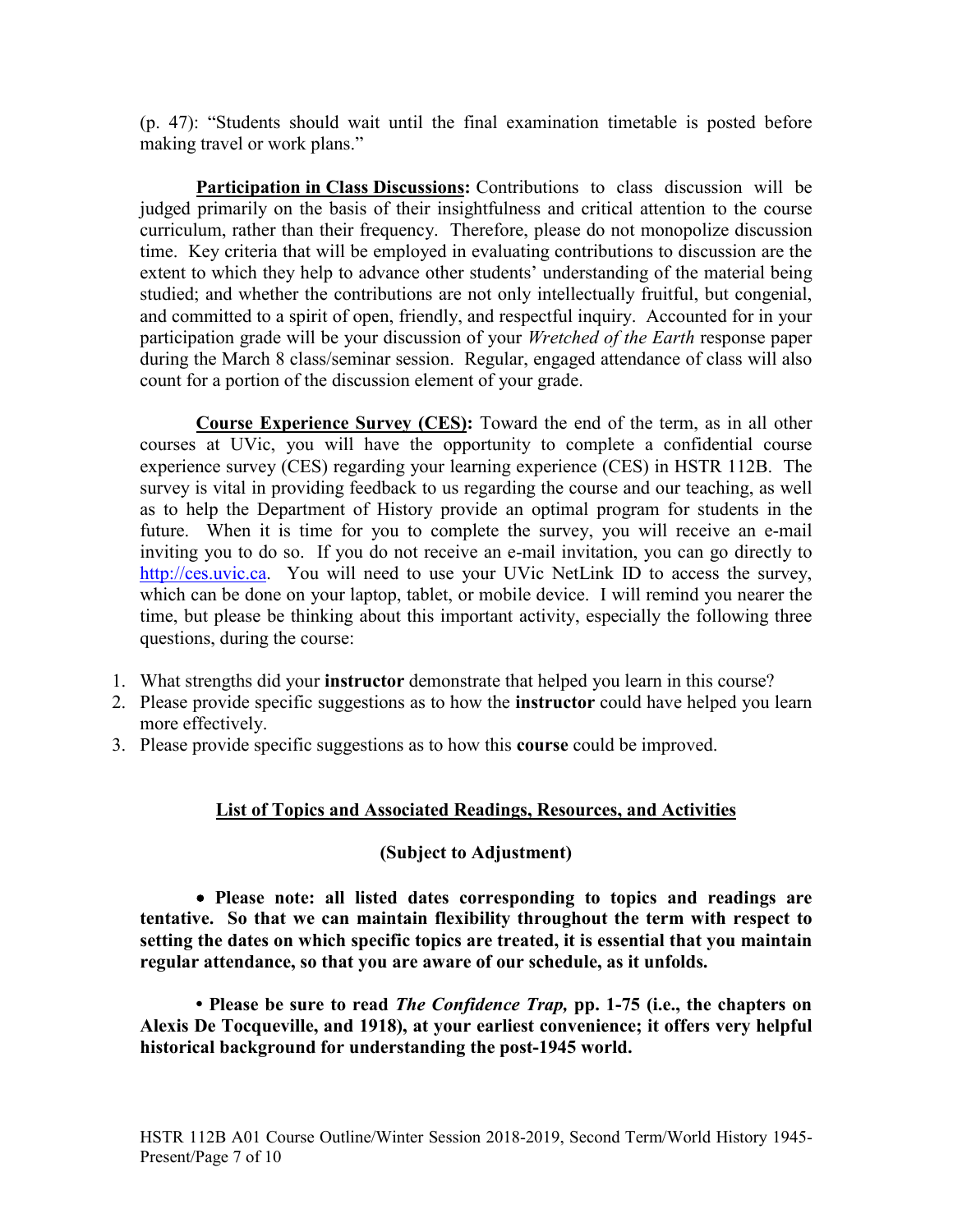• **It is also strongly recommended that you begin** *The Wretched of the Earth,* **in its entirety, at your earliest convenience. You may also find it useful to work through** *In the Shadows of the American Century* **at your leisure, as the book is not necessarily organized by chronology, and many pages are repeatedly relevant for us.**

**(1) Introduction to the Course (Jan. 8):** *The Confidence Trap,* pp. xi-xxiii; *In the Shadows of the American Century,* pp. 1-24.

**(2) Reflecting on World War II and Its Consequences (Jan. 9, 11, 15, 16, 18):** *The Confidence Trap,* pp. 76-110; *In the Shadows of the American Century,* pp. 27-35 (up through paragraph three that ends with, "…the control over another (Eurasia)"; viewing the movie, 'Days of Glory'.

**(3) The Beginnings of the Cold War, and Introduction to the Postwar World (Jan. 22, 23, 25):** Odd Arne Westad, 'The Cold War and the international history of the twentieth century', pp. 1-19 in Melvyn P. Leffler and Odd Arne Westad, eds., *The Cambridge History of the Cold War, Volume I: Origins* (Cambridge, UK: Cambridge Univ. Press, 2010) [please access electronically through Library catalogue, using the fourth item indicated under the name of author "Westad, Odd Arne"]; *The Confidence Trap,* pp. 111-144; *In the Shadows of the American Century,* pp. 35-59 (beginning with "When it came to the establishment of a new postwar Pax Americana…,).

#### **• NB: Wednesday, Jan. 23 is the last day for adding courses**

**(4) Exploring the Dynamics of Colonialism and Decolonization in Relation to the Cold War (Jan. 29, 30, and Feb. 1, 5, 6):** Jan C. Jansen and Jürgen Osterhammel, *Decolonization: A Short History,* Jeremiah Riemer, trans. (Princeton, NJ and Oxford, UK: Princeton Univ. Press, 2017), pp. 71-118 [through CourseSpaces]; *In the Shadows of the American Century,* pp. 61-96 (up to "The War on Terror (2001-2008), 109-122 (up to "Surveillance under Obama"), 152-162 (the section on "Torture and Empire" from pp. 152-157, and then the first three and a half pages of Chapter Six, ending on p. 162 just before "Crucible of War"); *The Wretched of the Earth,* please begin with the 'Foreword' and 'Preface', pp. vii-lxii, and continue working your way into the main text **[NB: the main text of** *The Wretched of the Earth* **will not yet be the basis for any questions appearing on the Feb. 15 midterm; however, our broader, Topic 4 discussions of colonialism and decolonization will be included on the midterm].**

**(5) The 1960s Deepening of the Global Cold War, from Latin America to Asia (Feb. 8, 12, 13):** Michael E. Latham, 'The Cold War in the Third World, 1963-1975', pp. 258- 280 in Melvyn P. Leffler and Odd Arne Westad, eds., *The Cambridge History of the Cold War, Volume II: Crises and Détente* (Cambridge, UK: Cambridge Univ. Press, 2010) [please access electronically through Library catalogue, using the sixth item indicated under the name of author "Westad, Odd Arne"]; *The Confidence Trap,* pp. 145-183; *In the Shadows of the American Century,* please continue with the indicated pages from Topic 4, above, and go on to include pp. 135-139 (up through the first paragraph on p. 139, ending with "for the next six years"), 162-170.

HSTR 112B A01 Course Outline/Winter Session 2018-2019, Second Term/World History 1945- Present/Page 8 of 10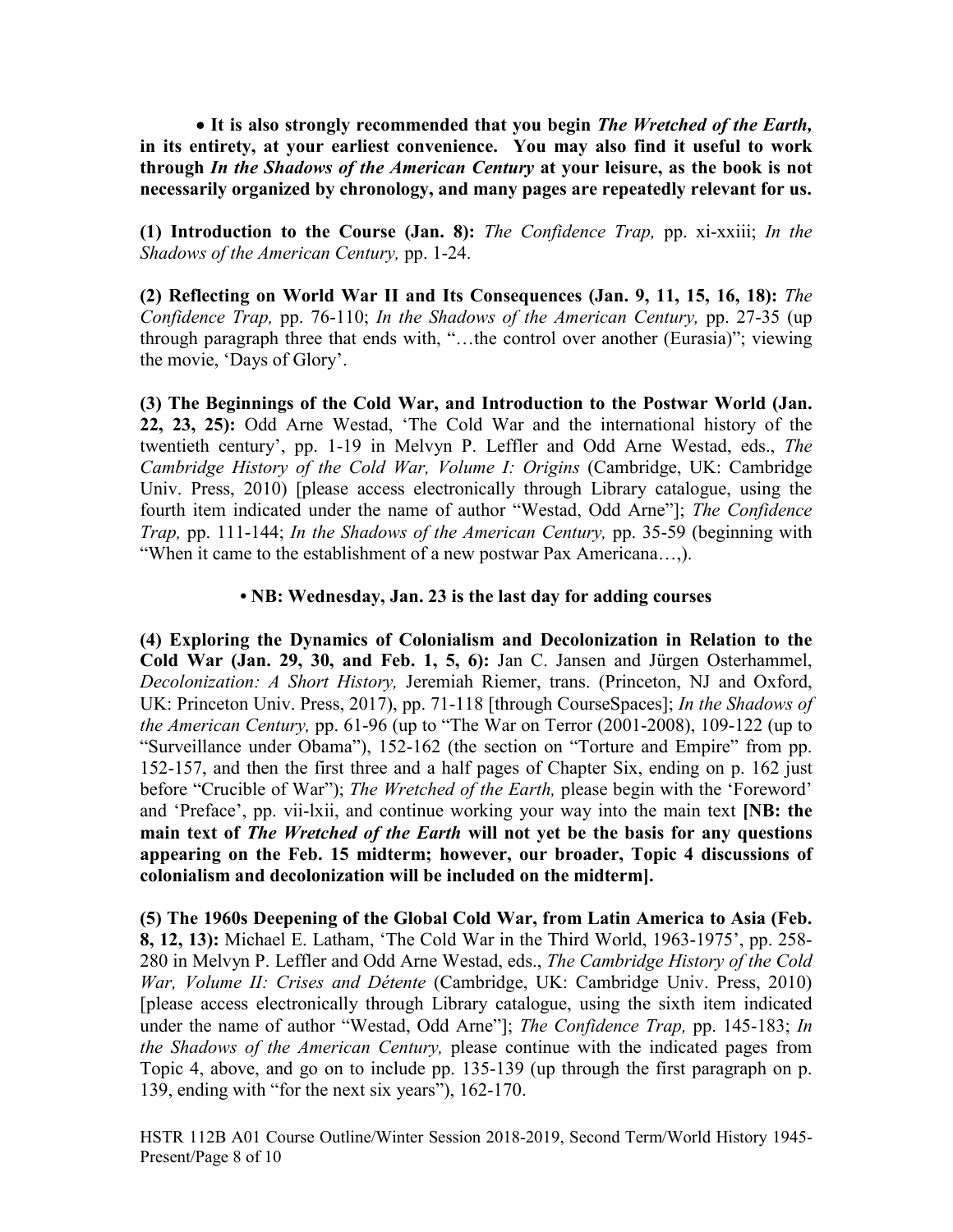• **Midterm Exam on Feb. 15, followed by Feb. 19, 20, and 22 off for Reading Break**

**(6) Decolonization in 1960s-1970s Africa, and Concurrent Turbulence from North America, to Europe, to the Middle East (Feb. 26, 27, March 1, 5, 6):** *The Confidence Trap,* pp. 184-224; *The Wretched of the Earth,* please keep working on entire book; please continue with Latham, 'The Cold War in the Third World, 1963-1975', from Topic 5, above; Douglas Little, 'The Cold War in the Middle East: Suez crisis to Camp David Accords', pp. 305-326 in Melvyn P. Leffler and Odd Arne Westad, eds., *The Cambridge History of the Cold War, Volume II: Crises and Détente (Cambridge, UK:* Cambridge Univ. Press, 2010) [please access electronically through Library catalogue, using the sixth item indicated under the name of author "Westad, Odd Arne"].

# **FOR LATE FEBRUARY AND THE FIRST HALF OF MARCH, A SERIES OF IMPORTANT DATES TO NOTE:**

• **NB: Tuesday, Feb. 28 is the last day for withdrawing without penalty of failure**

## • **Please remember:** *The Wretched of the Earth* **response paper due in class March 8, at our corresponding seminar discussion**

# **• Depending on our timing at this point during the term, the movie 'The Fog of War' will be shown and discussed either within the context of Topic 6, or immediately after, during the week of March 12.**

**(7) From the Latter 1970s, into the 1980s—Revolution in Iran, Soviet Overreach in Afghanistan, and Transformations from Africa to Asia (March 12, 13, 15):** Amin Saikal, 'Islamism, the Iranian revolution, and the Soviet invasion of Afghanistan', pp. 112-134 in Melvyn P. Leffler and Odd Arne Westad, eds., *The Cambridge History of the Cold War, Volume II: Crises and Détente* (Cambridge, UK: Cambridge Univ. Press, 2010) [please access electronically through Library catalogue, using the sixth item indicated under the name of author "Westad, Odd Arne"]; Chen Jian, 'China and the Cold War after Mao', pp. 181-200 in Melvyn P. Leffler and Odd Arne Westad, eds., *The Cambridge History of the Cold War, Volume II: Crises and Détente (Cambridge, UK:* Cambridge Univ. Press, 2010) [please access electronically through Library catalogue, using the sixth item indicated under the name of author "Westad, Odd Arne"]; Chris Saunders and Sue Onslow, 'The Cold War and southern Africa', pp. 222-243 in Melvyn P. Leffler and Odd Arne Westad, eds., *The Cambridge History of the Cold War, Volume II: Crises and Détente* (Cambridge, UK: Cambridge Univ. Press, 2010) [please access electronically through Library catalogue, using the sixth item indicated under the name of author "Westad, Odd Arne"].

**(8) The Cold War Ends—But Does History?! (March 19, 20, 22):** Archie Brown, 'The Gorbachev revolution and the end of the Cold War', pp. 244-266 in Melvyn P. Leffler and Odd Arne Westad, eds., *The Cambridge History of the Cold War, Volume III:* 

HSTR 112B A01 Course Outline/Winter Session 2018-2019, Second Term/World History 1945- Present/Page 9 of 10